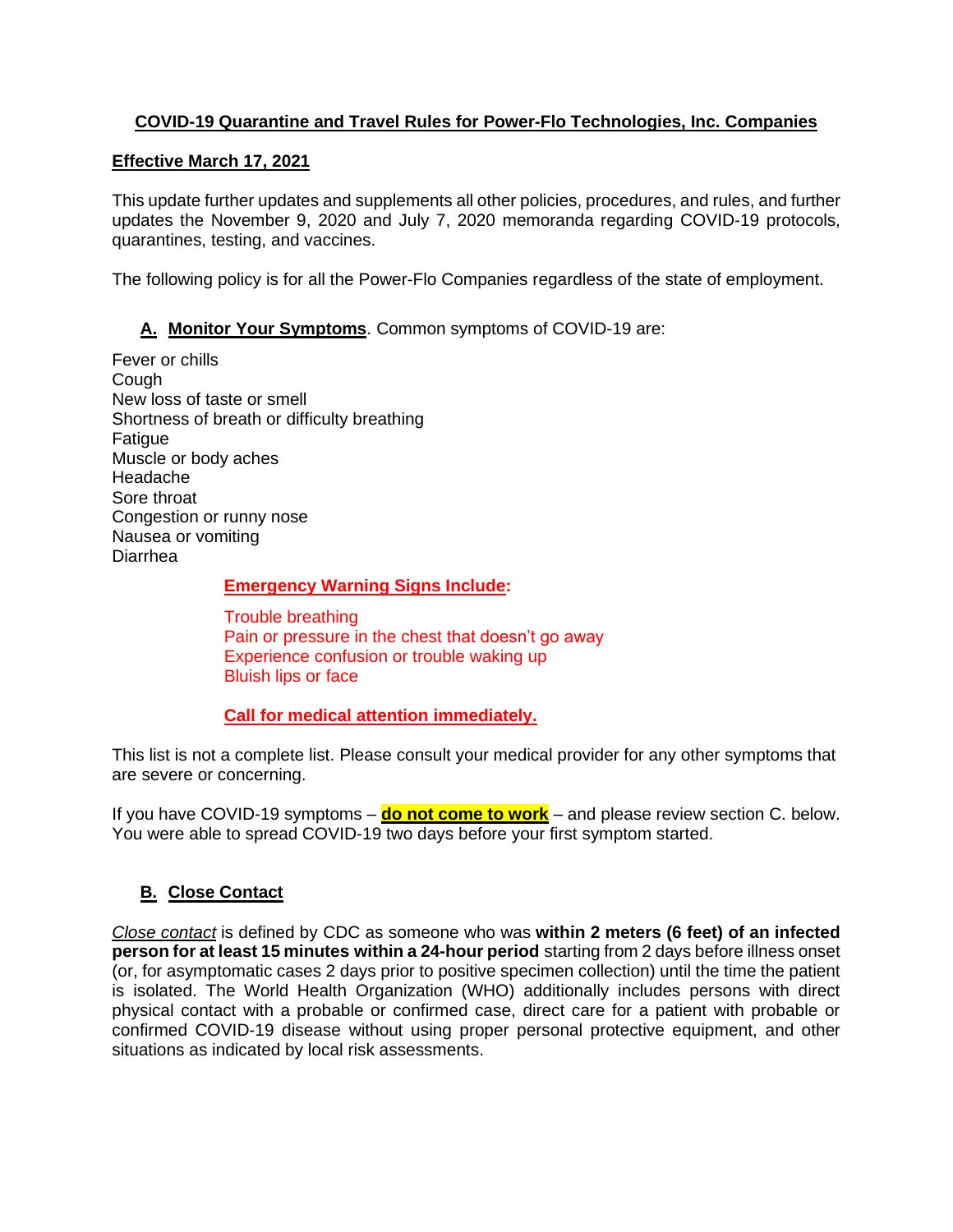# **C. COVID-19 Testing**

If you have COVID-19 symptoms, you must get tested – the Companies are only accepting a PCR test. If your test comes back **positive** for COVID-19, contact your health care provider and stay home in isolation. Stay away from others. Notify your close contacts that you have COVID-19. You can only come back to work once you are symptom and fever-free without taking medication to reduce fever, but no sooner than 10 days from your first symptoms or 10 days from your positive test if you are asymptomatic.

If you have COVID-19 symptoms and your test is **negative** AND your health care provider no longer suspects COVID-19 BUT you have been in close contact with someone who has COVID-19, you need to stay in quarantine for 10 days and monitor symptoms for 14 days. Stay home and stay away from others.

If you have no COVID-19 symptoms BUT you had close contact with a person diagnosed with COVID-19, you must quarantine for 10 days and monitor symptoms for 14 days. Stay home and stay away from others.

### **D. The Three Questions**

By leaving your house and coming to work every day, by walking into work every day, by punching the time clock online every day, and by remaining at your desk every day, you are certifying the following:

- 1. I have not knowingly been in close contact in the past 14 days with anyone who has tested positive for COVID-19 or who has had symptoms of COVID-19.
- 2. I have not tested positive for COVID-19 in the past 14 days.
- 3. I have not experienced any symptoms of COVID-19 in the past 14 days.

#### **If the answer is "yes" to any of these questions, contact Diana Gerhardt or Brandon Gravius to determine whether you can come to work or remain at work**.

### **E. Vaccines**

Employees that are fully vaccinated (at least one week after the last shot or single shot) *may* be temporarily exempt from certain quarantine rules in their state of employ. Please contact Diana Gerhardt or Brandon Gravius if you have been fully vaccinated and believe you have basis to avoid a quarantine. Proof of vaccination is required, and employees must obtain approval *prior* to avoid an otherwise mandated quarantine.

## **F. Essential Workers**

The Companies recognize that some workers are essential to the business of the Companies. The Companies may, in their discretion, and in full compliance with CDC guidelines, permit *some* essential employees to forego quarantines and testing in certain limited conditions and situations. Each employee will be evaluated on a case-by-case basis. If an employee can perform work from home, then the employee will be permitted to quarantine and work from home.